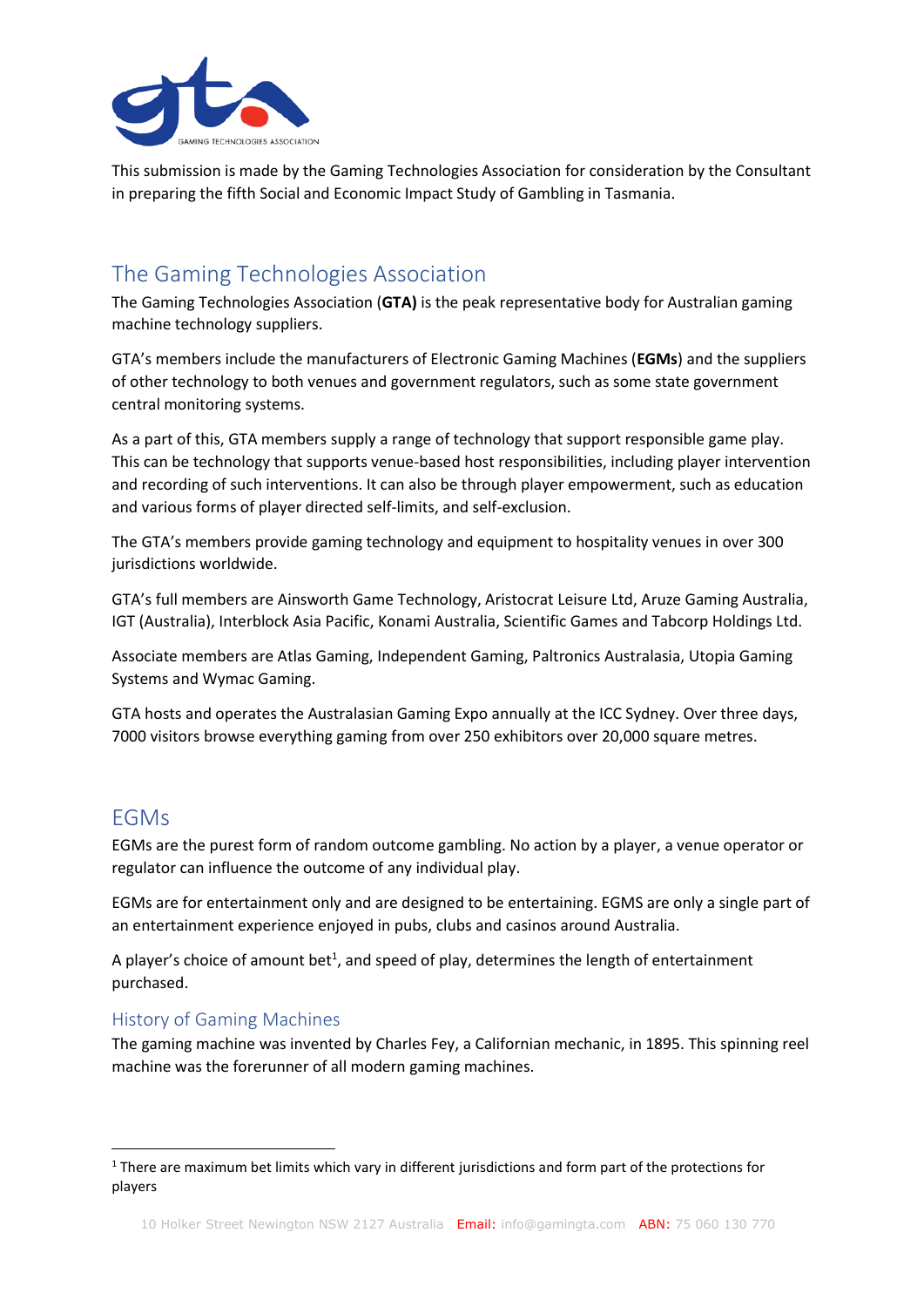The first machine was a wholly mechanical device operated by means of levers and gears. Versions of this 'slot machine' began appearing in Australia in the early 1900s.

In 1956 gaming machines were first regulated in Australia. The NSW Parliament regulated gaming machines for the exclusive use of New South Wales licenced clubs.

In 1978, the first spinning reel gaming machine to use microprocessor technology was produced in Australia, giving rise to a significant export industry which was established alongside an already strong manufacturing base.

In the following years, gaming machines were regulated in all Australian States and Territories.

### Current Gaming Machines

Modern gaming machines use computer technology to control and operate all functions from coin or note insertion, bet selection, game play, and so forth including determining the outcome of each game.

The vast majority of EGMs in operation in Australia are designed and built in Australia. Prior to COVID, approximately 2000 Australians were employed in this manufacturing endeavour.

Every aspect of an EGM requires intellectual property that is proprietary to the EGM manufacturer, including copyright, patents and designs. Among other aspects, artwork, sounds, and software are all created specifically so that ownership clearly sits with the manufacturer. Those employed to create EGMs include software engineers, mathematicians, artists, musicians and an array of technical and legal compliance experts.

Contrary to occasional salacious claims, manufacturers do not employ psychologists, neurologists, physiologists, hypnotists or others with alleged skills in mind manipulation.

A typical modern EGM will have over 20 million possible outcomes from any game play. The randomly generated outcome will typically range from a win of 2 credits (2 cents if the player has selected 1 cent play) to wins of up to thousands of credits, or of course no win.

To be approved for operation in Tasmania, an EGM must show information informing a player of the chances of winning, inter alia the maximum prize, as well as of no prize at all.

## Minimum and Maximum Bets

Every gaming machine is programmed to have a minimum and maximum bet, with the minimum bet on most machines set at 1 cent.

Each game has a maximum bet limit, which is \$5 in Tasmania. The purpose of having a range of bet size is to give the player choice.

Australia's maximum bet limits, which range between \$5 and \$10, are among the lowest in the world<sup>2</sup>.

Gaming machines are designed to return a standard proportion of money bet to players which in some jurisdictions is required by law to be more than 85 per cent. Most gaming machines in Australia operate at a higher rate of return, with an Australian average of approximately 91 per cent.

<sup>2</sup> Refer to *World Count of Gaming Machines* which can be found a[t http://gamingta.com/library/](http://gamingta.com/library/)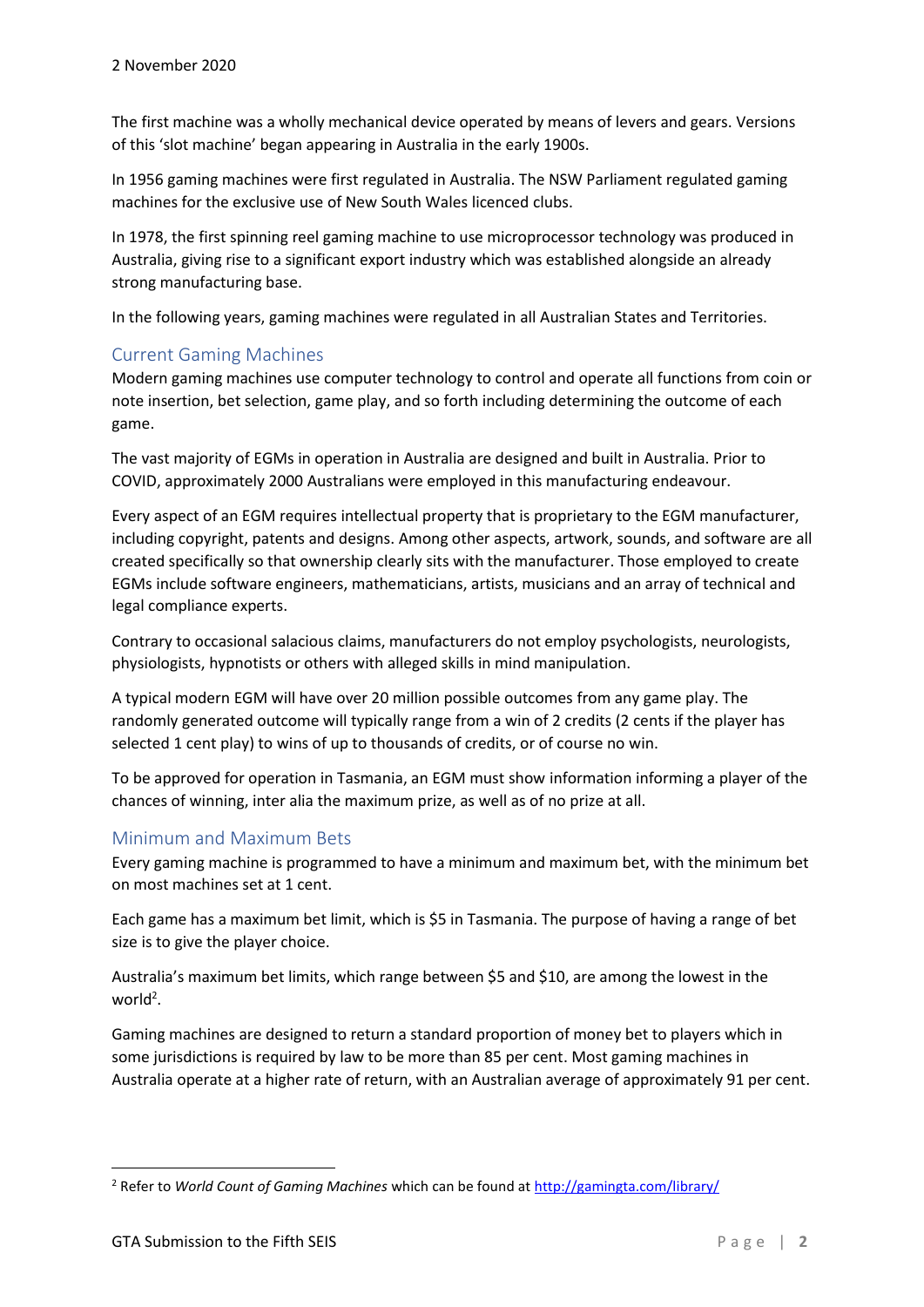## The Speed of Gaming Machines

Gaming machines across Australia have a reel spin of about three seconds duration, and this is the mandated minimum reel spin in Tasmania. During the reel spin, the player is not able to interrupt the machine.

Everywhere else in the world, the player can interrupt the reel spin by re-pressing the PLAY button – which shortens the reel spin to potentially less than one-tenth of a second.

A player's choice of amount bet, and speed of play, determines the length of entertainment purchased.

# Electronic Gaming Machine Regulation

Australia's gaming machine industry is accountable to strict regulatory and compliance requirements of State and Territory governments across Australia.

All suppliers are obliged to routinely provide regulators with full access to every aspect of their operations.

All EGM suppliers must hold licences from the states and territories in which their machines operate. In order to receive licences, the operator must disclose their finances, their history and their activities in other jurisdictions in Australia and overseas.

Senior executives are personally licensed in each state and territory. This licensing process requires significant ongoing disclosure of financial records including tax and bank records and disclosure of their legal records.

All gaming machines – and the games which operate on them – are submitted to independently accredited facilities for testing. The machines are then assessed by regulators before approval is considered.

No EGM can legally operate anywhere in Australia unless it has previously been approved by the regulator on application by a licensed gaming machine supplier.

Our industry has a strong record of compliance with regulatory requirements and will continue to work to maintain confidence in the sector.

## Electronic Gaming Machine Standards

Apart from prevailing standards such as electrical safety certifications, all gaming machines are required to comply with the Australian/New Zealand Gaming Machine National Standards (**National Standards**).

The National Standards have been developed by Australasian regulators in consultation with Accredited Test Facilities, licensed dealers, governments, academics and stakeholders. The National Standards provide guidance for the design of gaming machines, game software and related equipment as well as guidance to ensure common regulatory requirements will be met.

Complying with the myriad of government requirements to approve a gaming machine is a process that takes a minimum of 12 months to complete; sometimes much longer.

This process includes submitting games and machines to independent and licensed testing facilities to ensure Australians play compliant gaming machines with legislated player protections.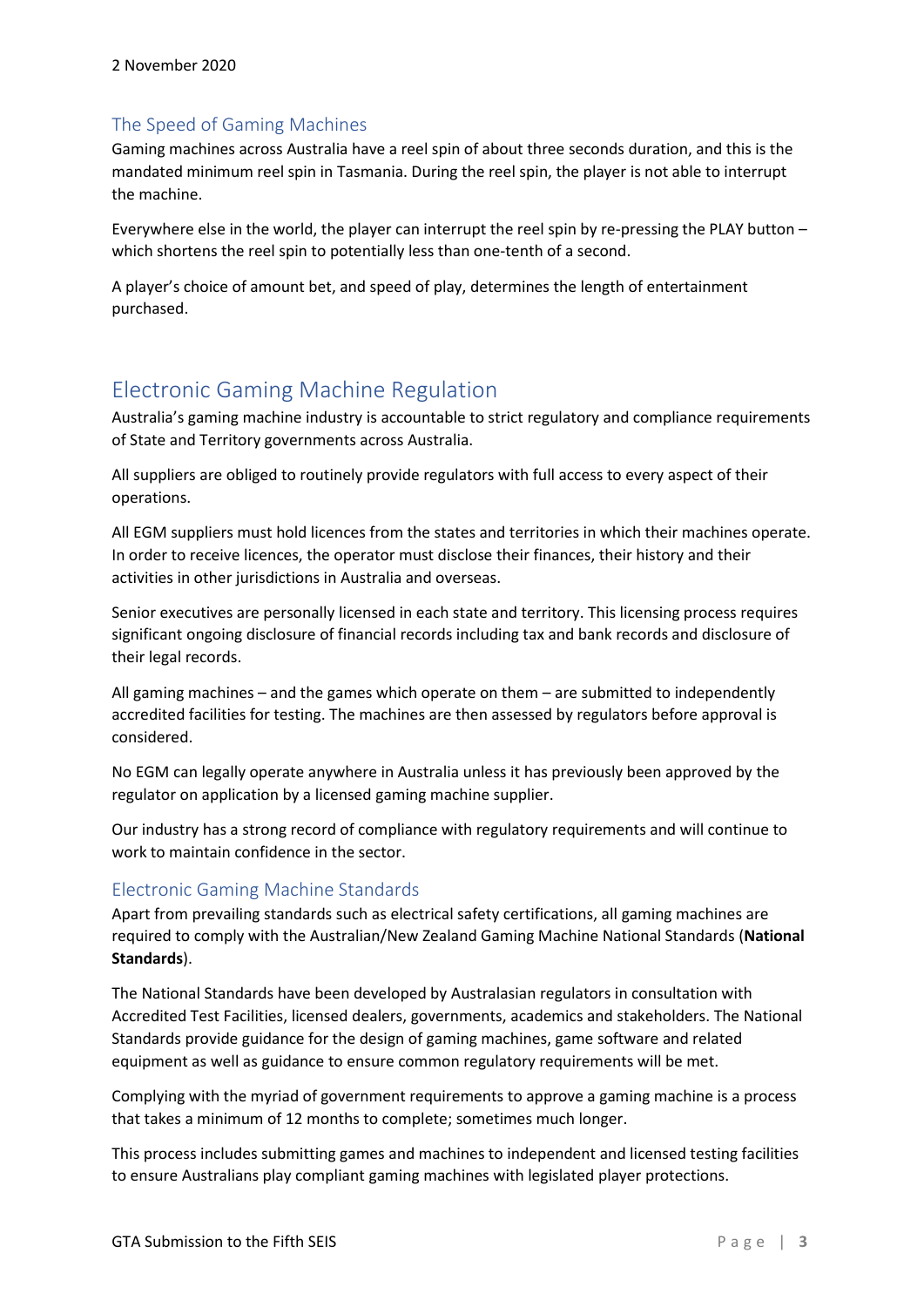## Tasmanian appendix to the National Standards

The Tasmanian Appendix to the National Standards, places additional restrictions on gaming machines which do not apply in other states. These additional restrictions include:

- A prohibition on Bank Note Acceptors (applicable to EGMs in hotel and clubs Tasmania is now the only state where this restriction is in force);
- Provision of Player Information Displays ("PIDs" only elsewhere in Victoria); and
- Close regulatory scrutiny of audible affirmations where the net win of any play is less than the total credits bet, as well as prohibition on "congratulatory" messages with regard to these events.

## Electronic Gaming Machine Testing

The technical requirements that every game and machine must satisfy before they can be approved for distribution and play are developed and enforced by State and Territory regulators.

Every game and machine is tested by independent Accredited Testing Facilities (ATFs) before being submitted to regulators for approval.

ATFs employ highly skilled, independent engineers, mathematicians, and other specialists to assess gaming equipment against the technical requirements and make recommendations to regulators.

These recommendations are presented in the form of a test report and provide regulators with the information they need to determine whether a game or machine meets the National Standards.

ATFs are themselves subject to ongoing review by regulators with the quality of testing and reporting output regularly scrutinised.

In Tasmania, ATFs are required by the Tasmanian Liquor and Gaming Commission to comply with the Code for Accredited Testing Facilities (the Code). The Code requires ATFs to:

- engage in ethical business practices;
- maintain comprehensive records;
- make records available to the Tasmanian Government upon request; and
- submit to regular inspections and notify the Government of any significant changes in internal governance.

Once gaming machines or related equipment have been approved by regulators and installed in venues, they are monitored to ensure ongoing compliance with the standards under which they were approved.

## Numbers of EGMs in Australia and the World

Australia has approximately 2.6 percent of world gaming machines, according to the 2019 global survey.

The World Count of Gaming Machines 2019<sup>3</sup> is a valuable source of factual data about global gaming machine numbers.

<sup>3</sup> Refer to *World Count of Gaming Machines* which can be found a[t http://gamingta.com/library/](http://gamingta.com/library/)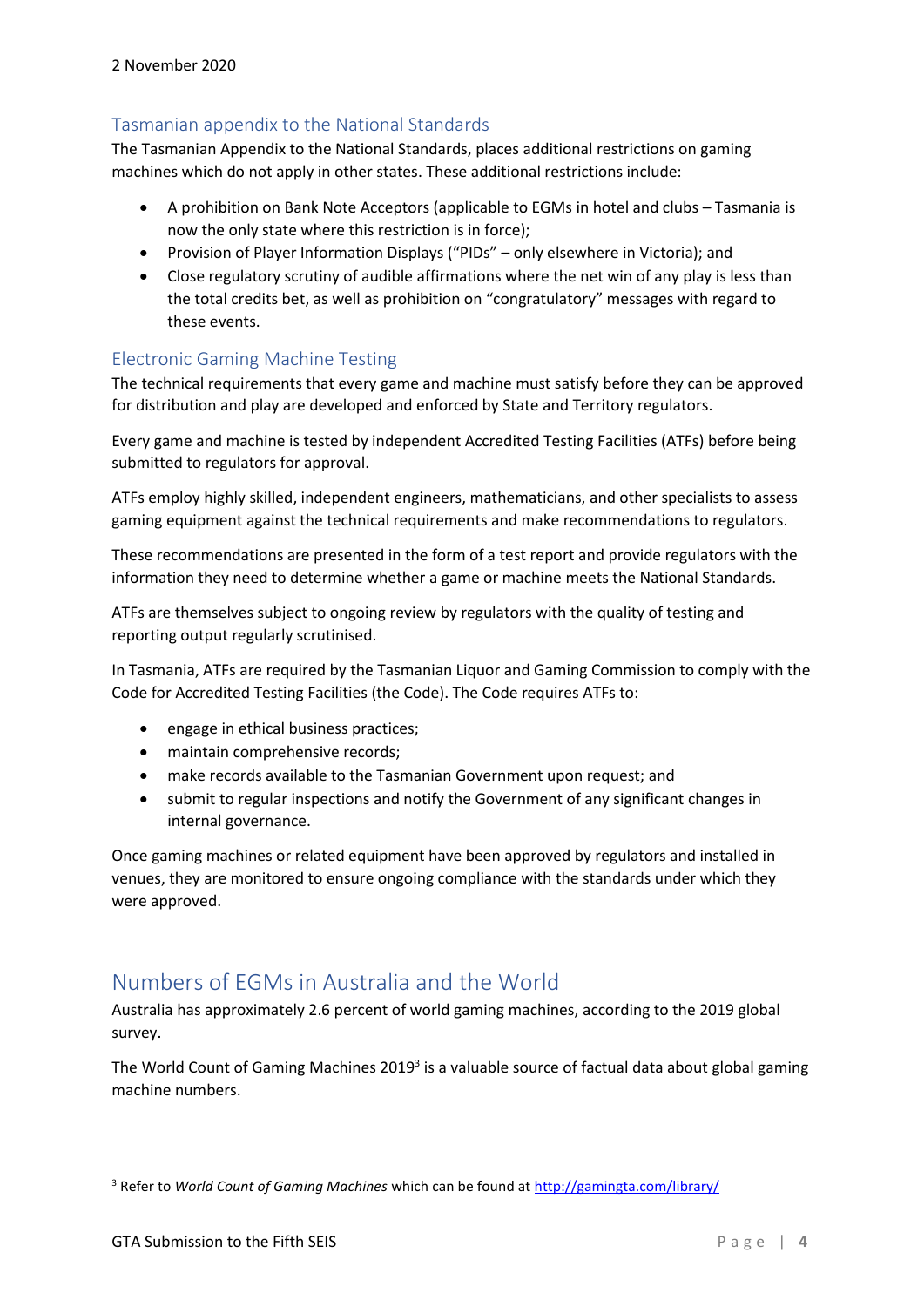The 2019 edition of GTA's annual worldwide survey of gaming machine numbers once again dispels myths around the proportion of gaming machine numbers in Australia.

Information for this survey is sourced from regulatory bodies, government sources, private company research, gaming industry bodies and directly from locations where machines are installed. The data is verified across several authorities wherever available.

The machines that are counted in this survey are only those that are legally installed. The survey also includes additional information, such as Maximum Bet limits.

This survey confirms that Australian gaming machines have some of the world's lowest maximum bet limits which is consistent with previous surveys.

# Responsible gambling

### AGC Resources

GTA is a member of the Australasian Gaming Council, and supports the work undertaken by the AGC to promote responsible gambling.

The AGC publishes a wide range of information on understanding the rules and processes for various forms of gambling, assistance available for those experiencing problems with their own gambling, and for operators of gambling.

The AGC has established the AGC Strategy for Responsible Gambling. The Strategy can be found at: [https://www.austgamingcouncil.org.au/responsible-gambling/our-commitment.](https://www.austgamingcouncil.org.au/responsible-gambling/our-commitment)

The GTA notes that the AGC is making a separate submission and supports the AGC Submission, especially in the context of Responsible gaming, and the AGC's submission on gambling prevalence and the prevalence of problem gambling.

In particular, the GTA notes Figure 3 and Figure 4, on pages 6 and 7 respectively, in the AGC submission. These evidence that, while Tasmanians continue to enjoy gaming as a legitimate recreation, and venues continue to generate valuable income from EGM operations, the share of Tasmanians wallets going to gaming is **not** increasing. On the contrary it is gradually declining.

### GTA resources

The GTA has developed a series of Responsible Gaming videos and Fact Sheets for public information. These can be found at[: http://gamingta.com/responsible-gaming/.](http://gamingta.com/responsible-gaming/) The Responsible Gaming videos are intended to promote appropriate use of equipment supplied by GTA members.

The GTA website also has fact sheets explaining the operation of gaming machines for player education.

# Economics of Gaming in Tasmania

### Tasmania

The AGC submission to the SEIS has set out extensively the employment outcomes for Tasmanians linked to gaming. The GTA adopts these in their entirety.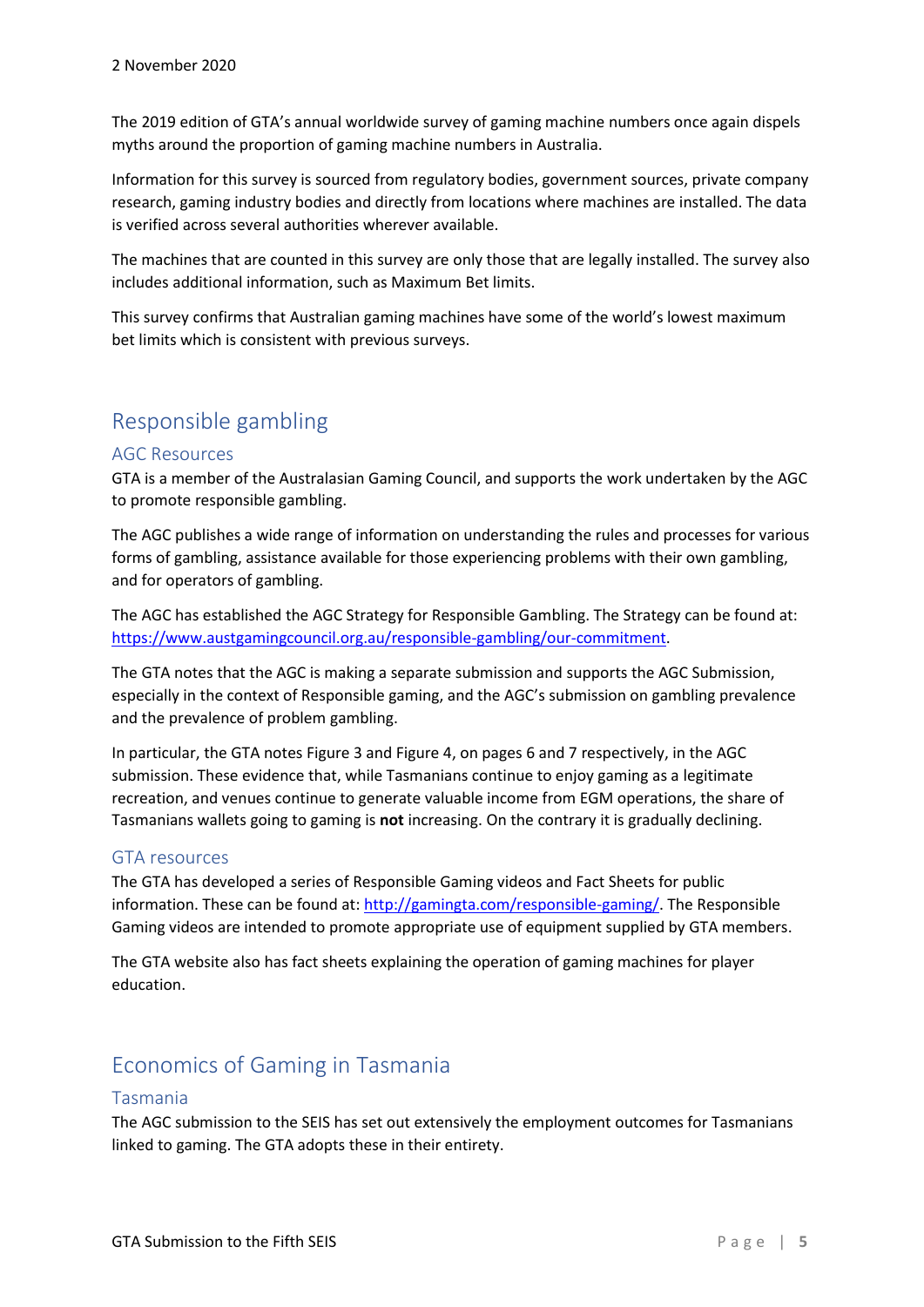The GTA specifically notes the AGC submission that counting only the FTE employment outcomes is misleading as to the employment benefits of gaming. As the AGC submission notes, many Tasmanians are employed for less than full time hours because that suits those workers. To reduce the number of Tasmanians employed, by wrapping up the hours worked to FTE, ignores the benefit employment brings to a large number of Tasmanians.

The 2019-20 State Budget Papers forecast Casino and Licence gambling tax revenue to the State Government of approximately \$50 million per annum over the forward estimates. From the analysis contained in the Fourth SEIS it is clear that the overwhelming majority of this is derived from EGM operations.

The AGC submission covers the contribution of gaming to Tasmanian taxation in greater detail, and the GTA adopts the submissions of the AGC in their entirety.

# Future of EGM regulation in Tasmania

### Tasmania is unique in requiring coin play on EGMs

Tasmania is now unique among the Australian states and territories in not permitting bank note acceptors (**BNAs**) for EGM play in hotels and clubs. South Australia, the only other Australian jurisdiction which did not permit BNAs, recently updated their regulatory regime to allow BNAs for EGM play.

As Australians increasingly move from cash to digital payments in the vast majority of their lives, coins are increasingly more obvious as an anachronism.

Coin operated EGMs are a significantly more expensive for the venue operator, are a workplace injury risk to venue staff and are an unreasonable inconvenience to players.

Coin operated EGMs are more likely to breakdown than EGMs using BNAs, as the physical nature of the coin mechanics are unavoidably harsher. Coin operated EGMs require significantly more frequent monitoring and top up/clearing than EGMs with BNAs. The value of coins means more time is taken for counting and recoding than a similar value of notes.

The weight of coins, compared with their monetary value, means staff maintaining coin hoopers deal with significant weights. Even when conducted with care, this raises issues of carrying and lifting which can be avoided altogether with BNA operated EGMs.

While some customers enjoy the nostalgia of coins play, most players find the weight, and volume, of coins inconvenient. This is born out in player feedback from jurisdictions where BNA operated EGMs have been introduced. Phasing out coin slots in newer EGMs has led to negligible player comment.

### Cashless EGM Play

Prior to COVID-19, the shift in community use from cash to digital payments was already a mediumterm issue for the future of EGM play.

The shift from cash in Australian has undoubtably been hastened, or at least step shifted, by the community response to COVID-19.

Cashless gaming machine play presents a range of responsible game play control options, not available, or as easily available as with cash.